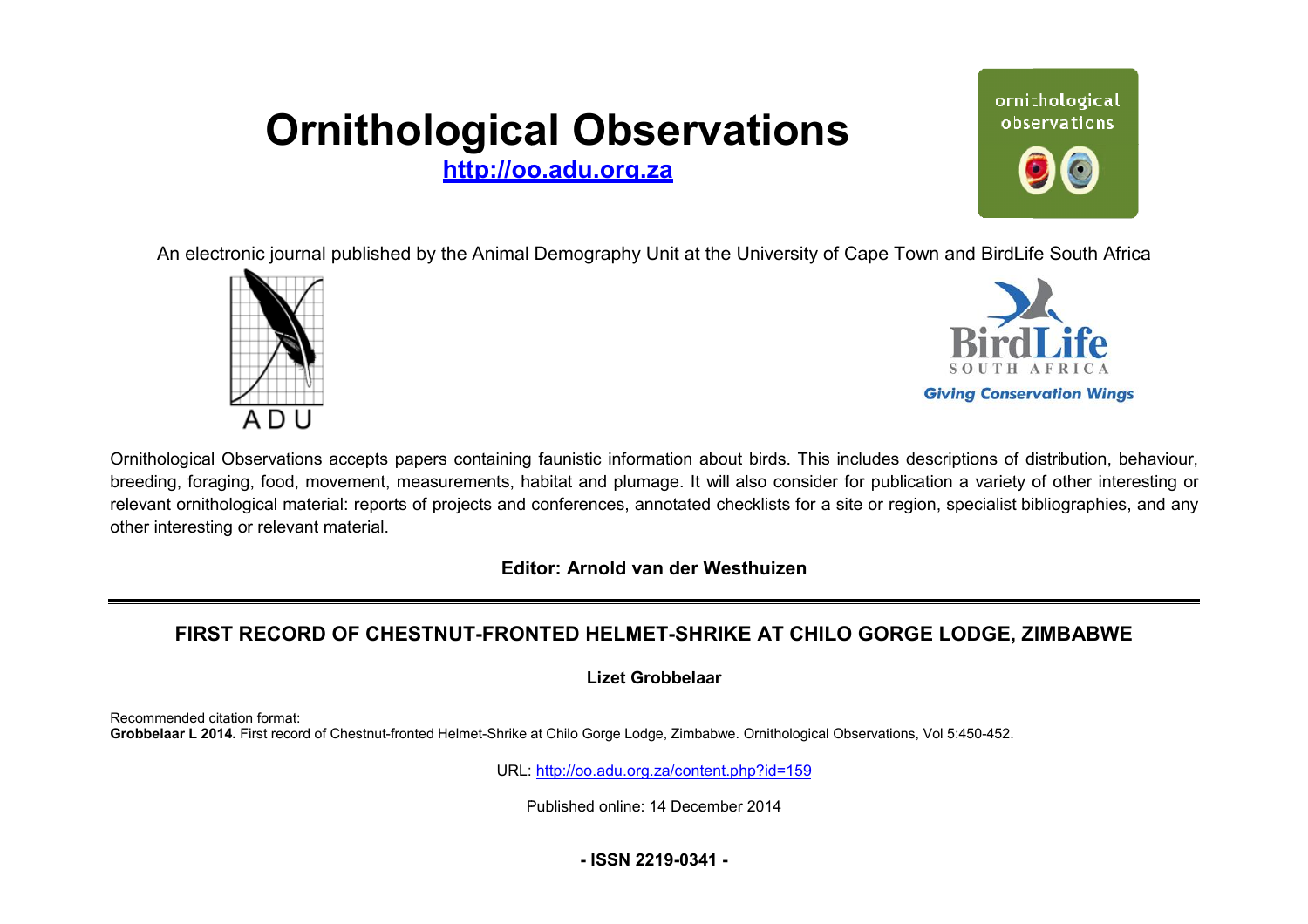### **FIRST RECORD OF CHESTNUT-FRONTED HELMET FRONTED HELMET-SHRIKE AT CHILO GORGE LODGE, ZIMBABWE E**

#### *Lizet Grobbelaar\**

#### \* Corresponding author: **docgrob@mweb.co.za**

One of the pristine wilderness areas in Zimbabwe is the worldrenowned Gonarezhou National Park in the south eastern part of the country. The Save River forms the north eastern border of the park. The park is not only famous for the matured woodland habitat, elephant sightings and other wildlife experiences – it also boasts the well-known Chilojo Cliffs – red sandstone cliffs which are described as "the most prominent and enduring natural features of Gonarezhou National Park" (ZPWMA 2014).

The Chestnut-fronted Helmet-Shrike *Prionops scopifrons* is described as "an uncommon breeding resident of dense mixed woodland and forest which occurs in family groups of four to eight birds" (Parker, 1999). The species occurs in "East Africa south to extreme ne S Africa. In s Africa, in extreme se Zimbabwe, s birds" (Parker, 1999). The species occurs in "East Africa south to<br>extreme ne S Africa. In s Africa, in extreme se Zimbabwe, s<br>Mozambique and ne KwaZulu-Natal (where rare and localised, not recorded in recent years)" (Vernon and Dean, 2005) (ref Fig 1).

This short note records a new sigthing and distribution record for the species. Chilo Gorge Lodge (S21°14.779' E32°20.908') is situated on the northern bank of the Save near the confluence with the Runde River. About 10 km from Chilo Gorge lodge is a patch of sand forest where we recorded a small flock of Chestnut-fronted Helmet-Shrikes on 2 July 2014. This is the first record of this species in the area (Mutombeni, pers. comm.) es. Chilo Gorge Lodge (S21°14.779' E32°20.908') is situated on<br>orthern bank of the Save near the confluence with the Runde<br>. About 10 km from Chilo Gorge lodge is a patch of sand forest<br>e we recorded a small flock of Chest



Chestnut-fronted Helmet-Shrike

Prionops scopifrons

(Source: Animal Demograhpy Unit, University of Cape Town)

"The population possibly does not exceed 500 birds and it is threatened in this region [southern Mozambique]." (Parker, 1999) 1999). Therefore this record is of great importance – it records a new distribution record and may add to estimates of population numbers of the threatened species.

It is believed that this sand forest is also home to one of the biggest Nyala trees *Xanthocercis zambesiaca* in Zimbabwe.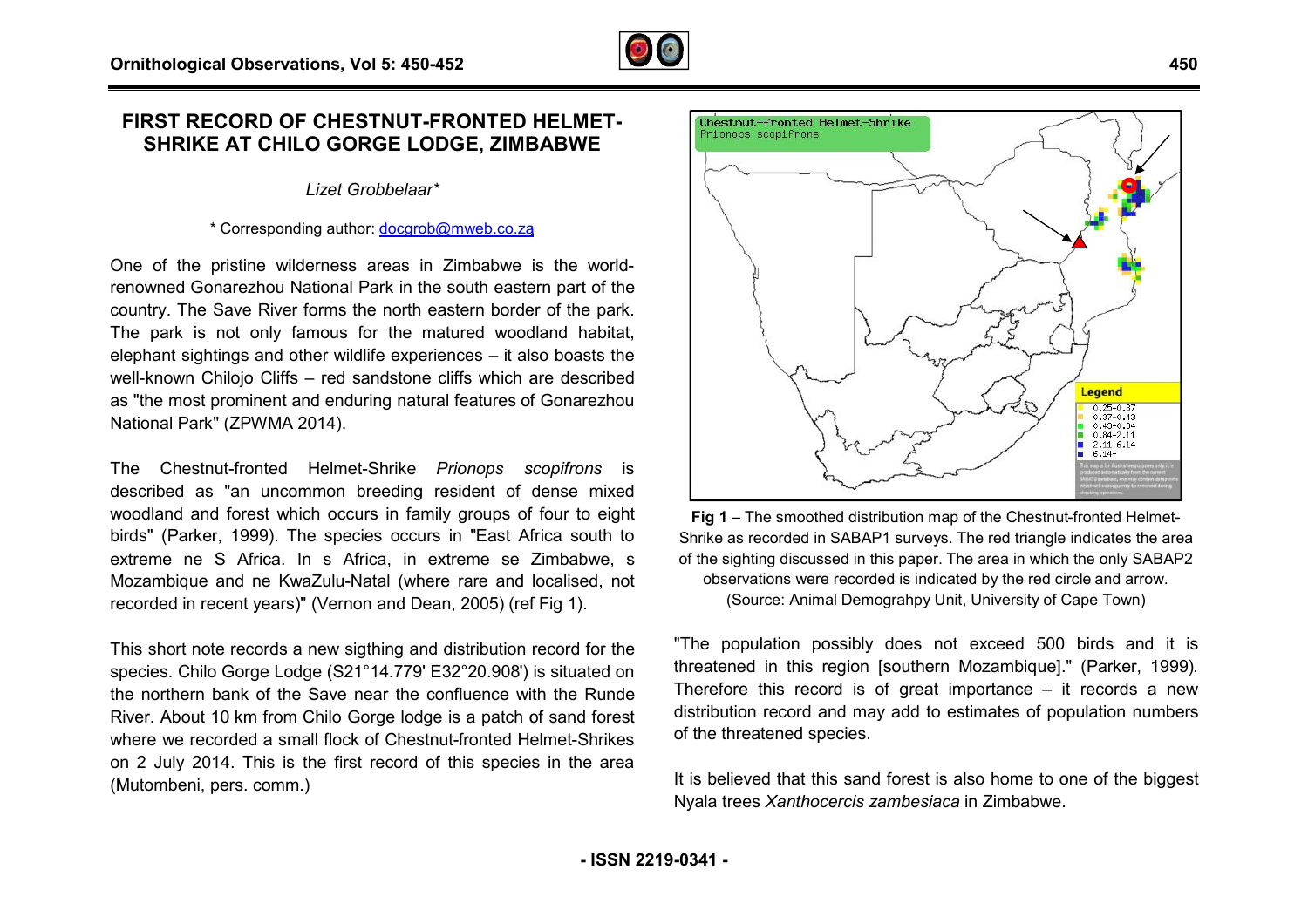



**Fig 2** – One of the Chestnut-fronted Helmet-Shrikes observed near Chilo Gorge Lodge © Lizet Grobbelaar



Zimbabwe ©Lizet Grobbelaar

**- oo0oo -** 

#### **Acknowledgements**

We are greatful to Thomas Mutombeni – head guide at Chilo Gorge Lodge – for sharing his world with us.